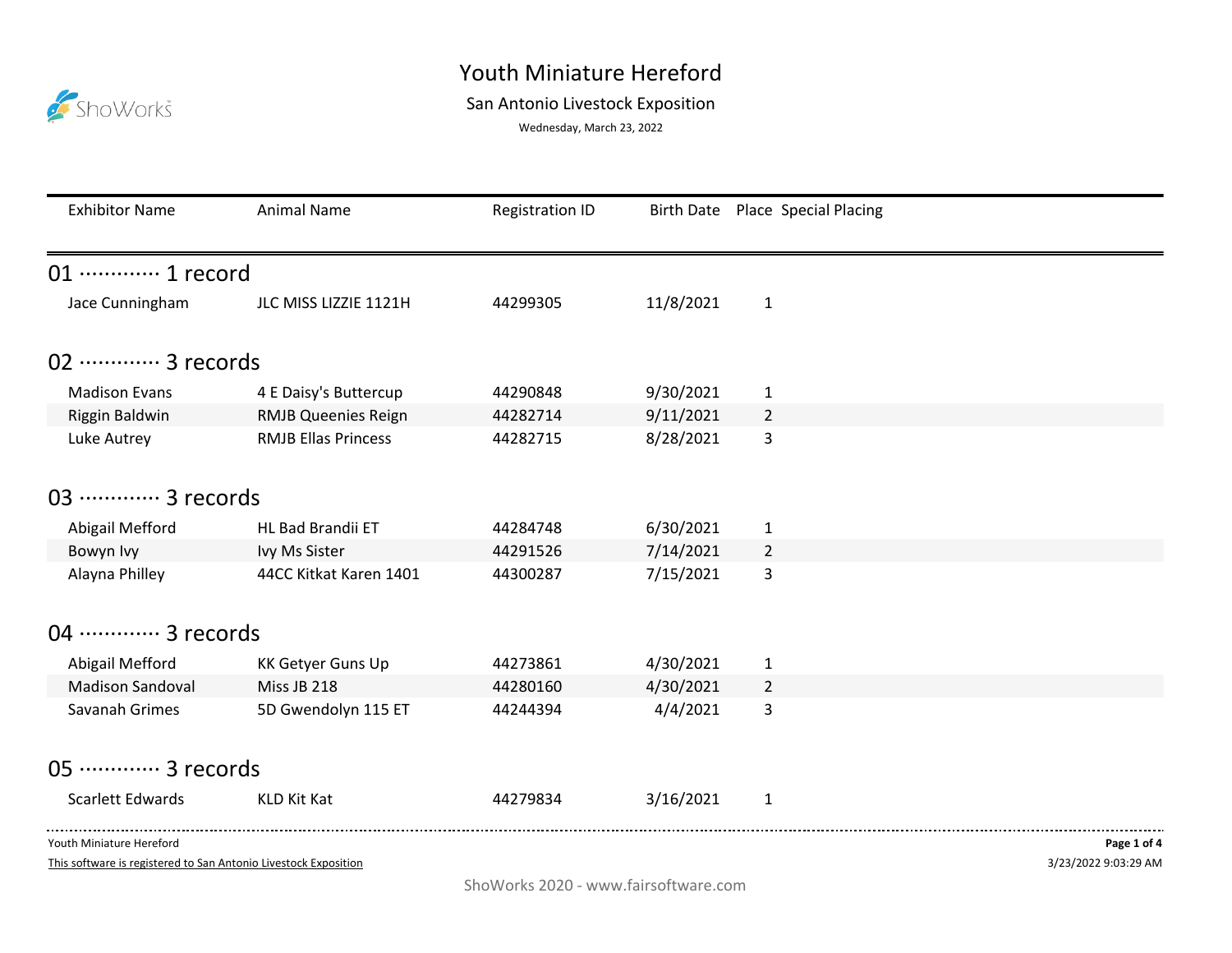| <b>Exhibitor Name</b>                                           | <b>Animal Name</b>            | <b>Registration ID</b> |            | Birth Date Place Special Placing |                      |
|-----------------------------------------------------------------|-------------------------------|------------------------|------------|----------------------------------|----------------------|
| 05 ·············· 3 records                                     |                               |                        |            |                                  |                      |
| Addalyn Suarez                                                  | <b>MISS JB 216</b>            | 44280179               | 2/24/2021  | $\overline{2}$                   |                      |
| Kaidyn Walley                                                   | SS miss journey               | 44283501               | 3/23/2021  | 3                                |                      |
| 06 ············· 3 records                                      |                               |                        |            |                                  |                      |
| Riggin Baldwin                                                  | DMC Chilly Ice 324 ET         | 44221285               | 11/13/2020 | $\mathbf{1}$                     |                      |
| Cameron Brown                                                   | <b>BSM Hot Sauce ET</b>       | P44245747              | 11/20/2020 | $\overline{2}$                   |                      |
| Collyns Schatte                                                 | DMC Summer Ice 328ET          | 44236116               | 12/1/2020  | 3                                |                      |
| 07 ············· 3 records                                      |                               |                        |            |                                  |                      |
| Langston Martin                                                 | MS CM MOO TICKA               | 44220327               | 9/2/2020   | $\mathbf{1}$                     |                      |
| <b>Madison Evans</b>                                            | <b>KLD Cream Soda</b>         | 44236008               | 10/11/2020 | $\overline{2}$                   |                      |
| Addalyn Jackson                                                 | KLD Cindy Lou Who 97H         | 44197123               | 10/15/2020 | 3                                |                      |
|                                                                 |                               |                        |            |                                  |                      |
| 08 ………… 3 records                                               |                               |                        |            |                                  |                      |
| <b>Addison Poe</b>                                              | KLD SKEEZA SWEETIE 045H       | 44193747               | 7/15/2020  | $\mathbf{1}$                     |                      |
| Preslie Ivy                                                     | Ivy Ms LoLo                   | 44205425               | 8/5/2020   | $\overline{2}$                   |                      |
| Anaiya Philley                                                  | <b>B Mini Lil Firecracker</b> | 44165659               | 7/22/2020  | 3                                |                      |
|                                                                 |                               |                        |            |                                  |                      |
| 09 ·············· 3 records                                     |                               |                        |            |                                  |                      |
| <b>Addison Poe</b>                                              | KLD CADYS ELLA 029H ET        | 44193744               | 6/12/2020  | $\mathbf{1}$                     |                      |
| Addalyn Suarez                                                  | AS MISS ANNA                  | 44193495               | 5/4/2020   | $\overline{2}$                   |                      |
| Jace Cunningham                                                 | 6E STLZ RED CHERRY F050       | 44195894               | 6/19/2020  | 3                                |                      |
| 10 ············· 3 records                                      |                               |                        |            |                                  |                      |
| Addison Donalson                                                | Miss JB Marshmallow 204       | 44189953               | 3/14/2020  | $\mathbf{1}$                     |                      |
| Youth Miniature Hereford                                        |                               |                        |            |                                  | Page 2 of 4          |
| This software is registered to San Antonio Livestock Exposition |                               |                        |            |                                  | 3/23/2022 9:03:29 AM |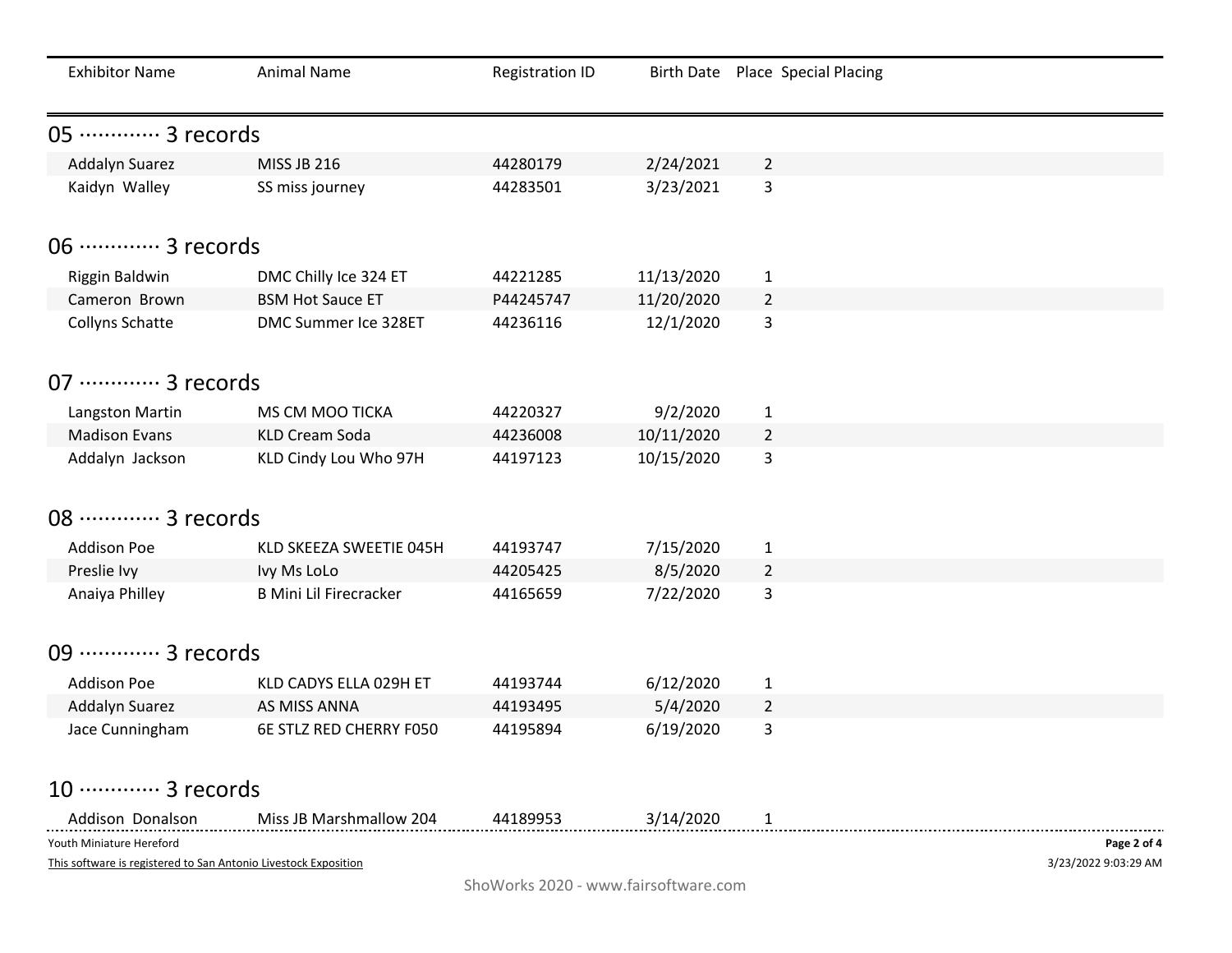| <b>Exhibitor Name</b>      | <b>Animal Name</b>            | <b>Registration ID</b> |            | Birth Date Place Special Placing      |
|----------------------------|-------------------------------|------------------------|------------|---------------------------------------|
| 10 ············· 3 records |                               |                        |            |                                       |
| <b>Scarlett Edwards</b>    | <b>KLD Tik Tok</b>            | 44175387               | 2/27/2020  | $\overline{2}$                        |
| Hana Hogan                 | Double K Libby DK62           | 44137890               | 3/12/2020  | 3                                     |
| 11 ………… 1 record           |                               |                        |            |                                       |
| Langston Martin            | MS CM MOO TICKA               | 44220327               | 9/2/2020   | 1 Grand Champion Youth Heifer         |
| 12 ………… 1 record           |                               |                        |            |                                       |
| <b>Addison Poe</b>         | KLD CADYS ELLA 029H ET        | 44193744               | 6/12/2020  | 1 Reserve Grand Champion Youth Heifer |
| 13 ………… 3 records          |                               |                        |            |                                       |
| <b>Copeland Gonzalez</b>   | <b>RMJB Stumpy</b>            |                        | 8/23/2021  | $\mathbf{1}$                          |
| <b>Baylee Dobbs</b>        | %D Lil Puddin Pop 120         | 44290247               | 6/1/2021   | $\overline{2}$                        |
| Kodie Venghaus             | <b>CRB TOPGUNS LIEUTENANT</b> | 44245347               | 5/6/2021   | 3                                     |
| 14 ………… 3 records          |                               |                        |            |                                       |
| <b>Haley Berend</b>        | Spider Man                    | 44304326               | 1/8/2021   | $\mathbf{1}$                          |
| <b>Hadley Geiger</b>       | MCC Junebug J25               | 44226939               | 6/30/2021  | $\overline{2}$                        |
| Addalyn Jackson            | JH The Grinch                 | 44234622               | 3/7/2021   | 3                                     |
| 15 ············· 3 records |                               |                        |            |                                       |
| Riggin Baldwin             | <b>RMJB Bullseye</b>          | 44244785               | 3/16/2021  | $\mathbf{1}$                          |
| <b>Steeley Schatte</b>     | <b>Toby Mcquire</b>           | 44206691               | 10/31/2020 | $\overline{2}$                        |
| <b>Grady Smothermon</b>    | CK Mushu GLS 084              | 44247778               | 8/20/2020  | 3                                     |

Youth Miniature Hereford

This software is registered to San Antonio Livestock Exposition